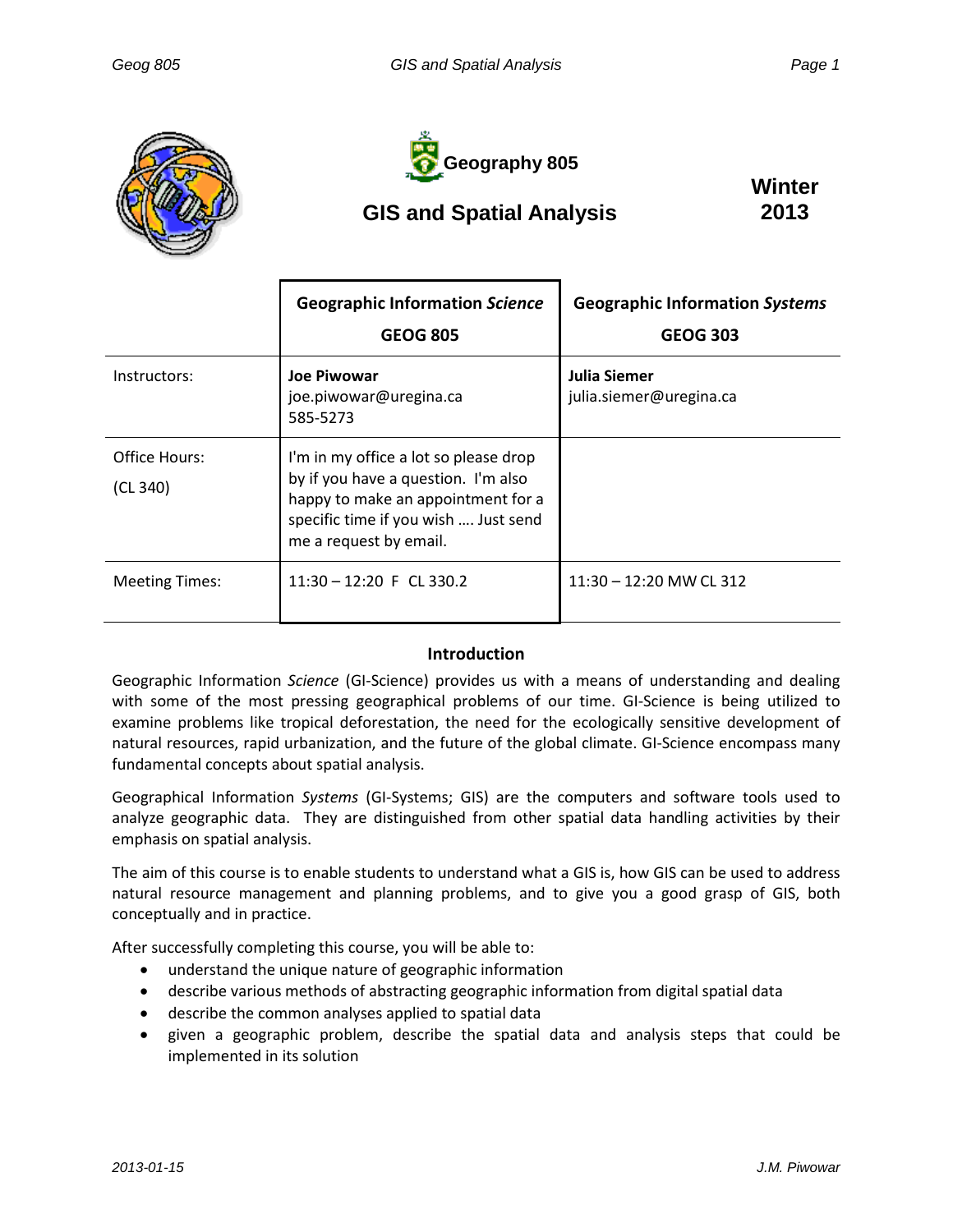#### **Textbook**

Shellito, Bradley, 2011. *Introduction to Geospatial Technologies*. W.H.Freeman.

#### **Coursework & Grading**

You do not have to complete any of the assignments or exams from GEOG 303.

#### *Learning ArcGIS Desktop – 10%*

This course is available at [http://training.esri.com.](http://training.esri.com/) Finish this online course and submit the Certificate of Completion to me by email by **February 15**.

#### *Literature Reviews – 25% (5 x 5%)*

Prepare annotated reviews of 5 papers from refereed journals that describe GIS procedure(s) used in a project that interests you. Ideally, all the papers will address the topic that you will choose for your GIS project. For each paper you should include:

- A full bibliographic reference
- The objectives of the research
- A description of the data used
- A description of the analysis procedure, presented as an ordered list or a flowchart
- A summary of the results

The review of each paper should not be more than 1 or 2 pages long. Please submit your reviews to me by email by the dates listed in the Schedule.

#### *GIS Project – 40%*[∗](#page-1-0)

A key component of the course is for you to demonstrate your learned GIS knowledge and abilities by designing, developing, and implementing your own GIS analysis. You are to design an analysis strategy, find data to support your investigation, and implement your solution.

#### *Research Paper – 25%*

Prepare a research paper describing your project. In your paper you should:

- Introduce what you were trying to accomplish.
- Review of some previously published work on this topic.
- Describe the data and study area.
- Describe the analysis approach (include a flowchart).
- Present results of your analysis (maps, graphs, or tables where relevant).
- Interpret your results.
- Discuss the assumptions and limitations of your work.
- Present a summary and conclusions.
- Provide suggestions for future research.

A research paper that earns top marks will be one that has the potential to be submitted to a refereed journal for publication. Research papers are due **April 26**.

ı

<span id="page-1-0"></span><sup>∗</sup> This is a core course activity: your Project must receive a passing grade for you to receive a passing grade for the course.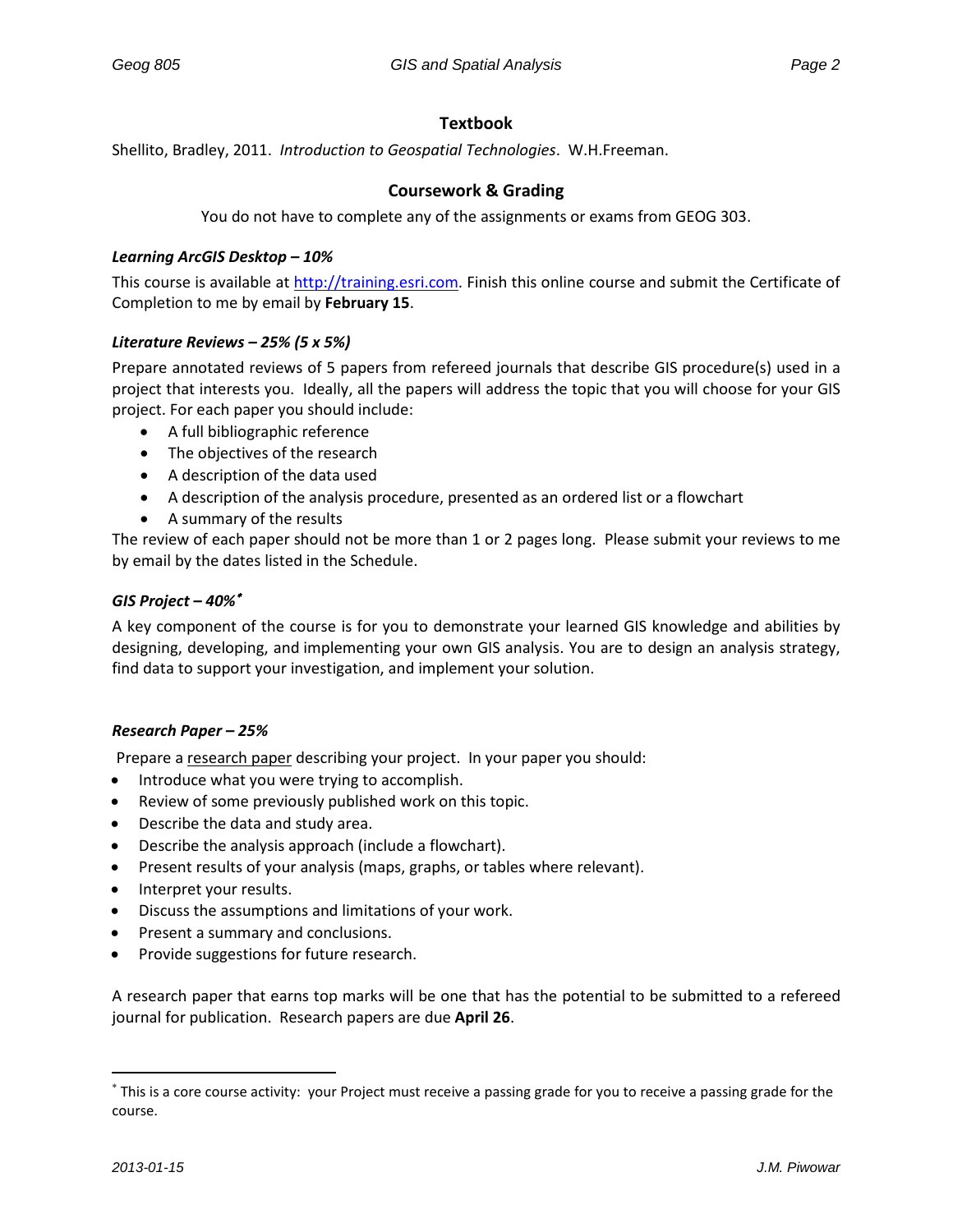| <b>GIS Project Implementation Process</b>            |                                                     |
|------------------------------------------------------|-----------------------------------------------------|
| Determine the objectives of the project              | Prepare a project proposal as a 10 minute           |
| Identify the problem to solve<br>$\bullet$           | PowerPoint presentation that addresses the 3        |
| Break down the problem into measurable<br>$\bullet$  | points on the left. Presentations will be held in   |
| criteria                                             | class on February 8. Please bring a printed copy of |
| Determine data requirements<br>$\bullet$             | your PowerPoint slides to hand in to me in class on |
|                                                      | this day.                                           |
| Build the database and prepare the data for          | Prepare a data dictionary describing the data you   |
| analysis                                             | will use in your analyses. For each data set you    |
| Identify and obtain relevant data                    | should include:                                     |
| Design and implement the database<br>$\bullet$       | Source<br>$\bullet$                                 |
| Add spatial and attribute data to the<br>$\bullet$   | Date of collection<br>$\bullet$                     |
| database; derive new attributes, if                  | Projection<br>$\bullet$                             |
| necessary                                            | Attributes that you will use and their              |
| Manage and modify the data; re-project               | ranges of values.                                   |
| the data, if necessary                               | The data dictionary for each data set should not be |
|                                                      | more than 1 or 2 pages long. Please submit a draft  |
|                                                      | of your dictionary to me by email by March 8.       |
| Perform the analysis                                 | Prepare a flowchart showing your methods and        |
| Determine methods and sequence of                    | sequence of operations.  Please submit a draft of   |
| operations                                           | your flowchart to me by email by March 8.           |
| Process the data<br>$\bullet$                        |                                                     |
| Evaluate and interpret the results<br>$\bullet$      |                                                     |
| Refine the analysis as needed to generate            |                                                     |
| alternatives                                         |                                                     |
| Present the results                                  | Prepare your results as a PowerPoint presentation   |
| Create final products for your intended              | documenting your objectives, data, analysis         |
| audience                                             | procedures, and results. Your presentation should   |
| Document your results<br>$\bullet$                   | not be more than about 10 slides and you need to    |
| Create metadata for your new data files<br>$\bullet$ | be able to present it in 15 minutes. Presentations  |
|                                                      | will be held in class on April 5.                   |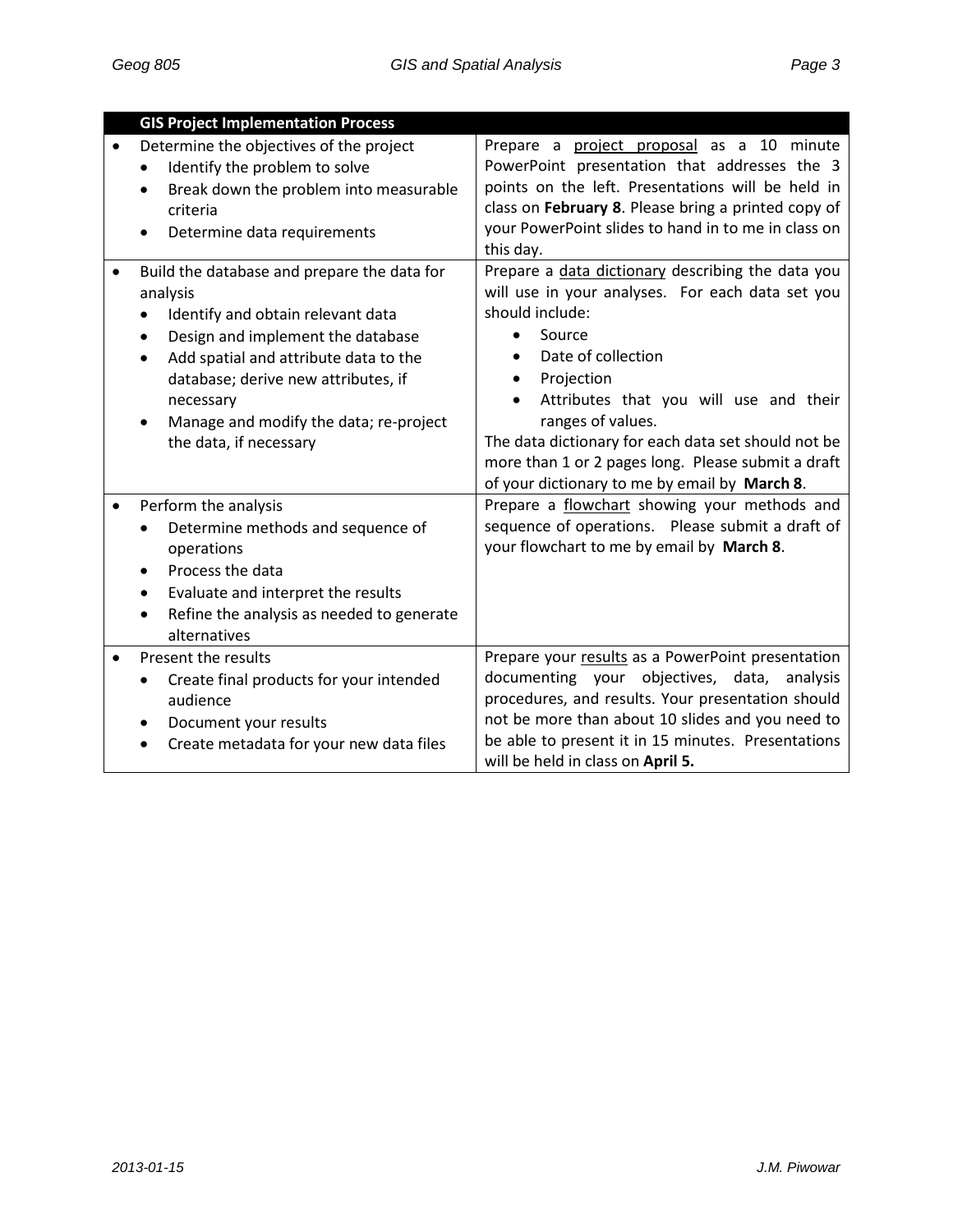# **Schedule**

| <b>Date</b> |              | <b>Topic</b>                                                 | <b>Meeting Type</b>                                        |
|-------------|--------------|--------------------------------------------------------------|------------------------------------------------------------|
| January     | 11           | Course Introduction                                          | <b>Class meeting</b>                                       |
|             |              | Begin working on Learning ArcGIS for Desktop                 |                                                            |
|             |              | Begin thinking about your GIS project                        |                                                            |
|             |              | Start reading journals for your Literature Reviews           |                                                            |
|             | 18           | Literature Review 1 due                                      | Schedule a meeting                                         |
|             | 25           | Literature Review 2 due                                      | with me to discuss your                                    |
| February    | $\mathbf{1}$ | Literature Review 3 due                                      | project.*                                                  |
|             | 8            | Literature Review 4 due                                      | <b>Class meeting</b>                                       |
|             |              | Project proposal due                                         | Project proposal                                           |
|             |              | Start assembling the data you will need for your project     | presentations                                              |
|             | 15           | Literature Review 5 due                                      |                                                            |
|             |              | Learning ArcGIS for Desktop<br>Certificate of Completion due | <b>Class meeting</b>                                       |
|             | 22           | <b>Reading Week</b>                                          | Schedule a meeting<br>with me to discuss your data         |
| March       | $\mathbf{1}$ | <b>GIS analysis</b>                                          | requirements.*                                             |
|             | 8            | Draft data dictionary due                                    |                                                            |
|             |              | Draft GIS analysis flowchart due                             |                                                            |
|             | 15           | <b>GIS analysis</b>                                          | Schedule a meeting with me<br>to discuss your GIS analysis |
|             | 22           | <b>GIS analysis</b>                                          | procedure.*                                                |
|             | 29           | <b>GIS analysis</b>                                          |                                                            |
| April       | 5            | Project presentation due                                     | <b>Class meeting</b>                                       |
|             |              |                                                              | Project presentations                                      |
|             | 12           |                                                              | <b>Class meeting</b>                                       |
|             |              |                                                              | Project presentations                                      |
|             | 26           | Research paper due                                           |                                                            |

\*You must have a meeting with me during these 3 time periods to discuss the various aspects of your project. Send me an email to schedule the meeting.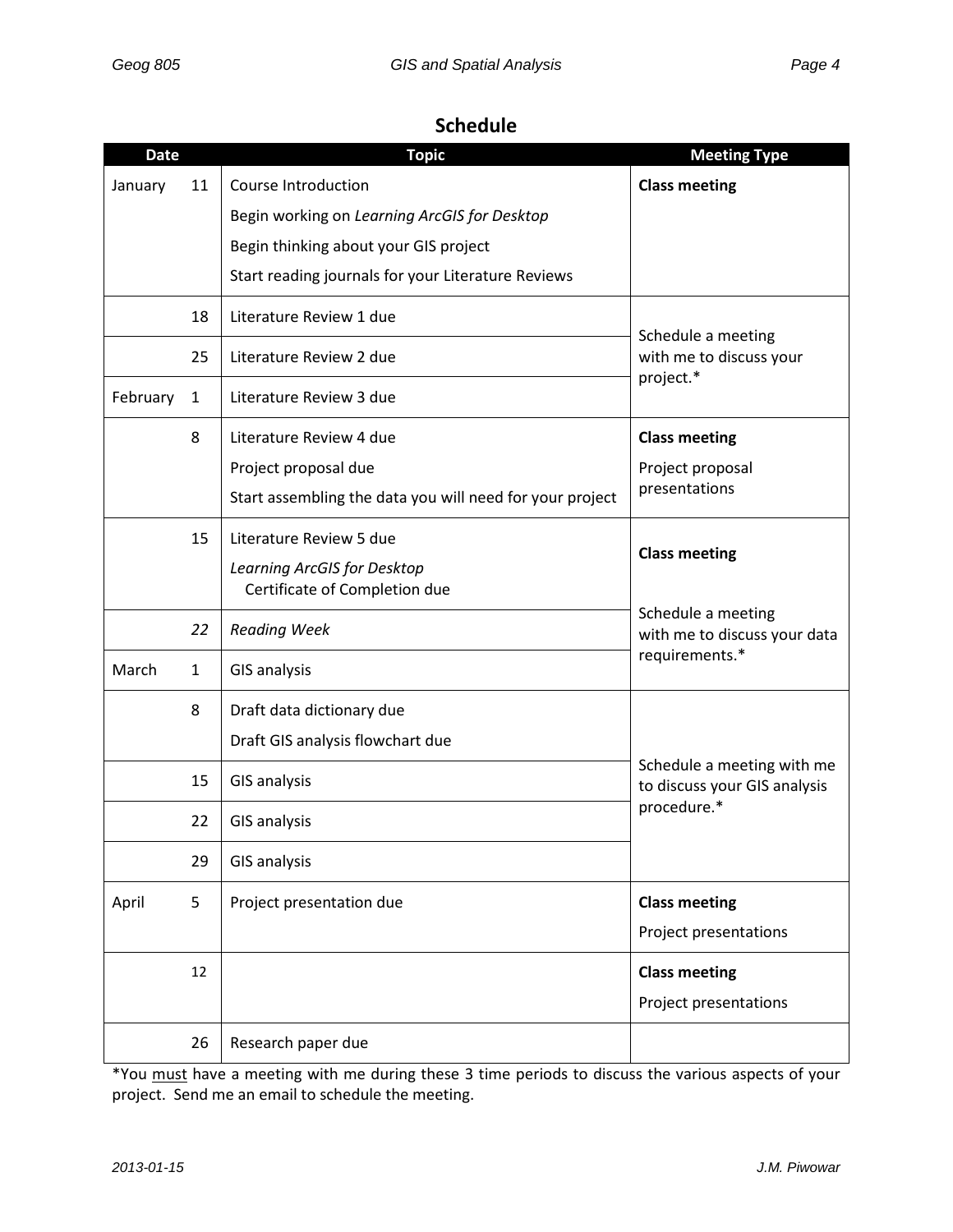**NAME: MARK:**

MARK: <u>2008 / 5</u>

## LITERATURE REVIEW GRADING RUBRIC

*Paper Title:*

| <b>Review</b><br>(5 marks)                                         |  |
|--------------------------------------------------------------------|--|
| A full bibliographic reference                                     |  |
| The objectives of the research                                     |  |
| A description of the data used                                     |  |
| An ordered list or flowchart that documents the analysis procedure |  |
| A summary of the results                                           |  |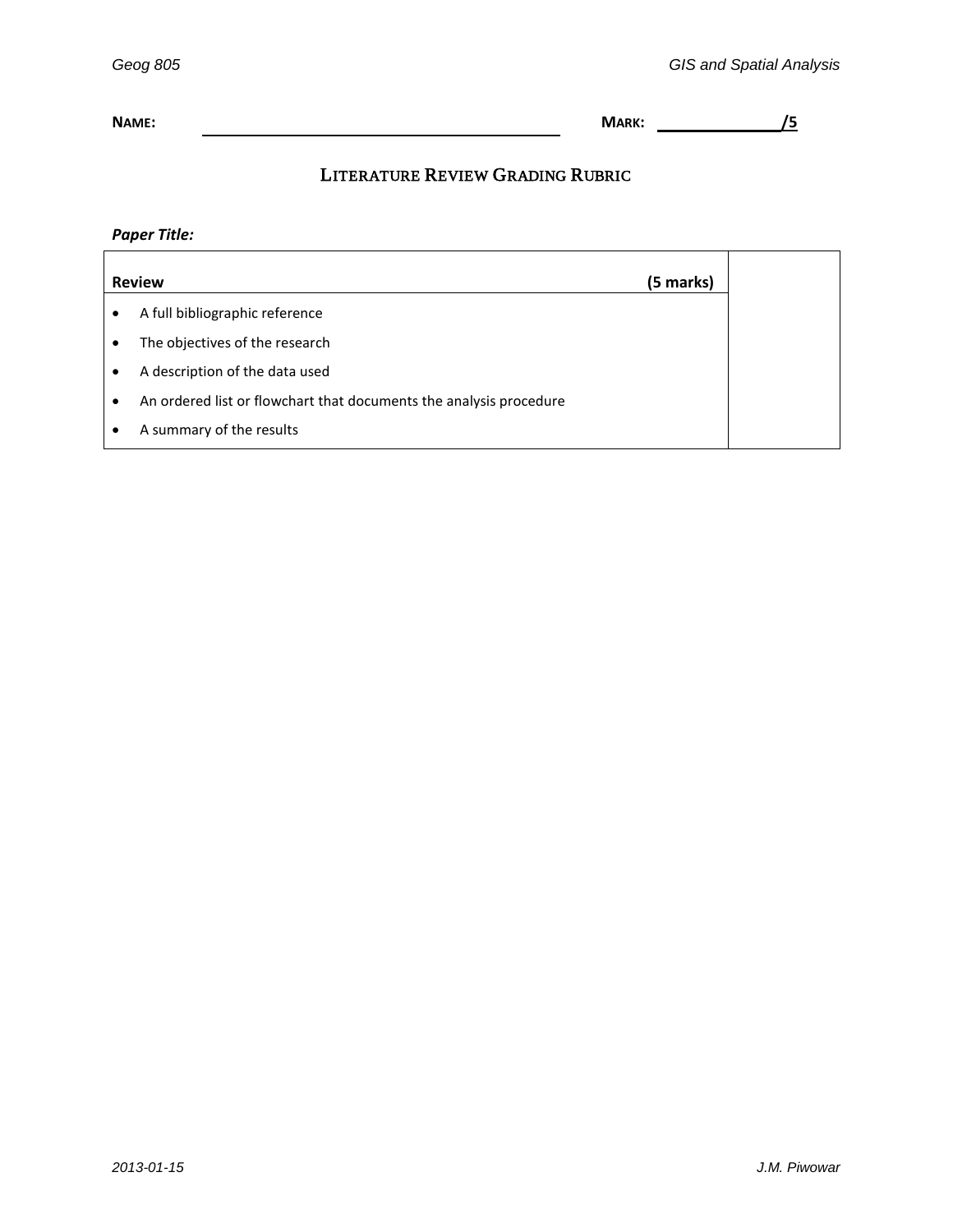**/40**

**NAME: MARK:**

## GIS PROJECT GRADING RUBRIC

| <b>Project Proposal</b>                             |                                                              | $(10 \text{ marks})$ |
|-----------------------------------------------------|--------------------------------------------------------------|----------------------|
|                                                     |                                                              |                      |
| $\bullet$                                           | State the objectives of the project                          |                      |
| $\bullet$                                           | Identify the problem to solve                                |                      |
| $\bullet$                                           | Break down the problem into measurable criteria              |                      |
| $\bullet$                                           | Determine data requirements                                  |                      |
| ٠                                                   | Presentation clarity                                         |                      |
|                                                     | <b>Data Dictionaries</b>                                     | $(10 \text{ marks})$ |
| $\bullet$                                           | Source                                                       |                      |
| $\bullet$                                           | Date of collection                                           |                      |
| $\bullet$                                           | Projection                                                   |                      |
| $\bullet$                                           | Attributes that you will use and their ranges of values.     |                      |
|                                                     | <b>Flowchart</b>                                             | $(10 \text{ marks})$ |
| $\bullet$                                           | Clarity & neatness                                           |                      |
| $\bullet$                                           | Sufficient detail to repeat the analysis but not too complex |                      |
| <b>Results Presentation</b><br>$(10 \text{ marks})$ |                                                              |                      |
| $\bullet$                                           | Objectives                                                   |                      |
| $\bullet$                                           | Data                                                         |                      |
| ٠                                                   | Analysis procedures                                          |                      |
| c                                                   | Results                                                      |                      |